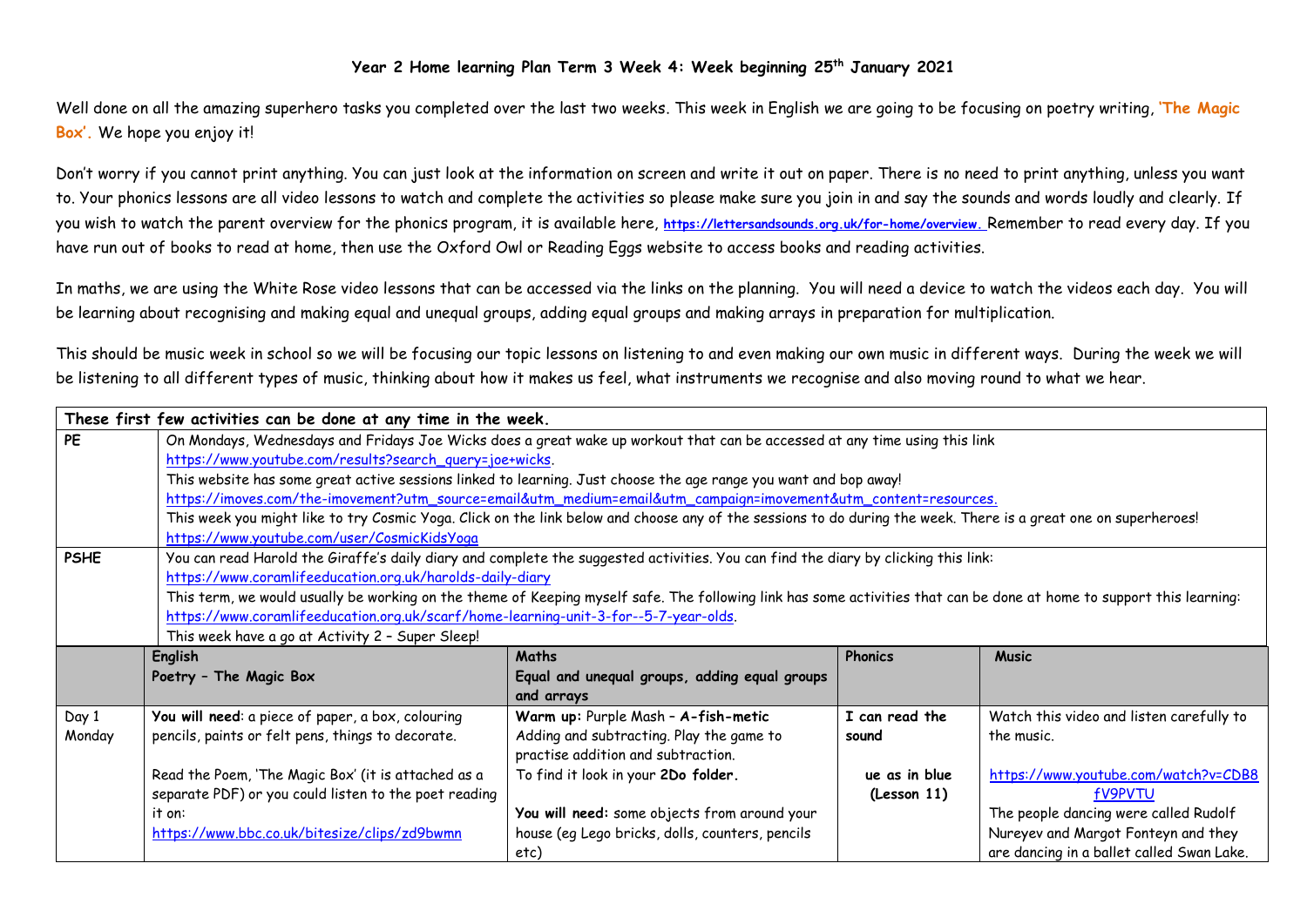|         | On your piece of paper answer these questions.          | Today you will practise finding and making       | Watch the video   | What instruments can you hear?            |
|---------|---------------------------------------------------------|--------------------------------------------------|-------------------|-------------------------------------------|
|         | What is your favourite thing in the box? Why?           | equal and unequal groups.                        | and do the        |                                           |
|         | Is this a happy or sad poem? Why?                       | Watch the daily maths lesson video and pause it  | activities.       | When you have made a list of              |
|         | Do you like the poem? Why?                              | when you need to do the activities. Complete     |                   | instruments have a go at moving or        |
|         |                                                         | the activities on the video as you go along.     | https://www.youtu | dancing to this music. It can be whatever |
|         | Art Challenge: I can make my own Magic Box.             |                                                  | be.com/watch?v=ys | style you like; it does not have to be    |
|         | Be creative. Find a shoe box or small box (like a       | https://vimeo.com/480211577                      | 6T0eT-S0Y         | ballet.                                   |
|         | cereal box) and decorate it OR draw a box and           |                                                  |                   |                                           |
|         | decorate it.                                            | Use the objects you have collected to make       |                   | Click on this link below to listen to a   |
|         |                                                         | equal and unequal groups when it tells you to on |                   | different type of music and to see a very |
|         | Think about:                                            | the video.                                       |                   | different type of dancing.                |
|         | What is the theme or main idea? Perhaps it<br>$\bullet$ |                                                  |                   |                                           |
|         | is magical creatures or places or based on a            | Home challenge activity after video:             |                   | https://www.youtube.com/watch?app=de      |
|         | book. Try to decorate it so that it fits your           | Use objects from around the house to do these    |                   | sktop&v=X06oTyF52hI                       |
|         | theme.                                                  | activities:                                      |                   |                                           |
|         | How can you make it magical? Perhaps it has             | Can you make 2 equal groups?                     |                   | Do you know what the men who are          |
|         | eyes. Maybe it looks like a dragon or a                 | Can you make 3 equal groups?                     |                   | marching are wearing and what country     |
|         | witch's cottage.                                        | Can you make 4 equal groups?                     |                   | this could be in?                         |
|         | Is the lid attached to the box? Or does it              | Can you make 5 equal groups?                     |                   | What is the instrument that they are      |
|         | lift off completely?                                    | Can you make 6 equal groups?                     |                   | carrying called?                          |
|         | How are you going to decorate it?<br>$\bullet$          |                                                  |                   | Can you challenge yourself to have a go   |
|         |                                                         |                                                  |                   | at Scottish dancing?                      |
|         | You could send us a picture of your box!                |                                                  |                   |                                           |
| Day 2   | English writing challenge: I can plan my own Magic      | Warm up: Purple Mash - A-fish-metic              | I can read the    | Your challenge for today is to make your  |
| Tuesday | <b>Box Poem</b>                                         | 2. Adding and subtracting. Play the game to      | sound             | own musical instruments to play along     |
|         | Read the poem again and think about all the things      | practise addition and subtraction. To find it    |                   | with the music that you listen to this    |
|         | that the poet put into the magic box.                   | look in your 2Do folder.                         | ew as in stew     | week.                                     |
|         | What amazing things could you put in your box?          |                                                  | (Lesson 12)       |                                           |
|         | You need to choose 6 nouns (things) to put into your    | You will need: a pencil, paper, objects around   |                   |                                           |
|         | own magic box. They can be absolutely anything you      | your home (eg Lego bricks, dolls, counters,      | Watch the video   |                                           |
|         | like. You could choose: things, sounds, tastes, people  | pencils etc)                                     | and do the        |                                           |
|         | or places. Make a list of them.                         |                                                  | activities.       |                                           |
|         | Here are mine (don't copy!):                            | Today you will continue to work on making        |                   |                                           |
|         | 4. Clock's ticking<br>1. Ice cube                       | equal groups.                                    | https://www.youtu |                                           |
|         | 5. Unicorn's tail<br>2. Popcorn                         | Watch the video and pause it when you need to    | be.com/watch?v=G  |                                           |
|         | 6. Flower petals from a daisy<br>3. Snowflake           | do the activities:                               | HjzY-VVNa8        |                                           |
|         | Then add some extra information to make expanded        |                                                  |                   |                                           |
|         | noun phrases and perhaps what it is doing               | https://vimeo.com/480212026                      |                   |                                           |
|         | For example:                                            |                                                  |                   |                                           |
|         | 1. Watery ice cube melting in the weak sun              | When you have finished the video complete        |                   |                                           |
|         | 2. Noisy crunch of salty popcorn                        | numbers 1-3 on the worksheet.                    |                   |                                           |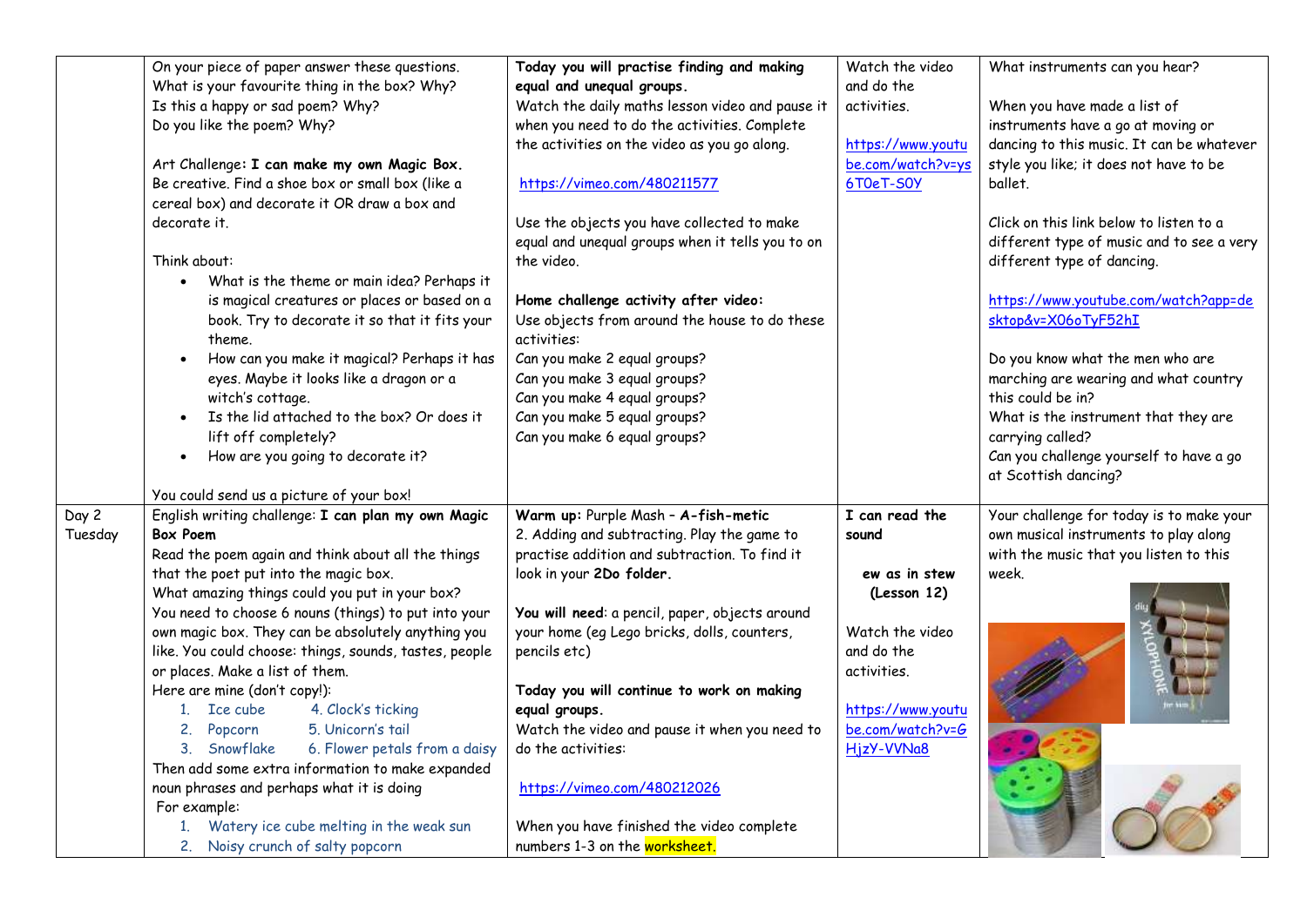|          | the white ground<br>clock<br>5. Silent swish of a unicorn's tail<br>Write your ideas on paper.<br>· What is your box made of?<br>rubies, red roses and ribbons<br>· What is on or in your lid and the corners?<br>corners.<br>corners.<br>· What else can you add?<br>joints of dinosaurs.<br>like! | 3. Shimmering snowflake floating delicately to<br>4. Loud ticking of a large, old grandfather<br>6. Delicate petals from a spring daisy<br>Now think about what your magic box looks like.<br>Kit Wright's is made of ice and gold and steel.<br>My box will have a red theme so it will be made of<br>Kit Wright's has stars on the lid and secrets in the<br>I will have hearts on the lid and dreams in the<br>Kit Wright has added that its hinges are the toe<br>Use your imagination. You can choose anything you<br>I will have rainbows from a unicorn on its hinges. | Challenge: Can you complete numbers 4 and 5<br>on the sheet?<br>Number 5 says 'use objects in the classroom'.<br>You will use the objects you have collected at<br>home. |                                | Empty boxes, cans, elastic bands, jam jar<br>lids, cardboard tubes, rice, pasta (to go<br>inside containers to make shakers) are<br>great for this activity. Be as creative as<br>you can and try to make as many<br>different sounds as you can.<br>You can make different instruments on<br>different days if you like.<br>When you have made your instruments<br>you can decorate them to look bright and<br>colourful.<br>We can't wait to see pictures of them!<br>Have fun using them to accompany music! |
|----------|-----------------------------------------------------------------------------------------------------------------------------------------------------------------------------------------------------------------------------------------------------------------------------------------------------|-------------------------------------------------------------------------------------------------------------------------------------------------------------------------------------------------------------------------------------------------------------------------------------------------------------------------------------------------------------------------------------------------------------------------------------------------------------------------------------------------------------------------------------------------------------------------------|--------------------------------------------------------------------------------------------------------------------------------------------------------------------------|--------------------------------|-----------------------------------------------------------------------------------------------------------------------------------------------------------------------------------------------------------------------------------------------------------------------------------------------------------------------------------------------------------------------------------------------------------------------------------------------------------------------------------------------------------------|
| Day 3    | Well done! You have planned your poem.                                                                                                                                                                                                                                                              | English writing challenge: I can use my ideas to                                                                                                                                                                                                                                                                                                                                                                                                                                                                                                                              | Warm up: Practise place value by playing Shark                                                                                                                           | I can read the                 | Click on the link below to watch and                                                                                                                                                                                                                                                                                                                                                                                                                                                                            |
| Wednesda | write my own Magic Box Poem.                                                                                                                                                                                                                                                                        |                                                                                                                                                                                                                                                                                                                                                                                                                                                                                                                                                                               | Numbers on ict games:                                                                                                                                                    | sound                          | listen to the Trooping of the Colour.                                                                                                                                                                                                                                                                                                                                                                                                                                                                           |
| Y        |                                                                                                                                                                                                                                                                                                     | You are going to put your ideas from yesterday into                                                                                                                                                                                                                                                                                                                                                                                                                                                                                                                           | http://www.ictgames.com/sharkNumbers/mobil                                                                                                                               |                                |                                                                                                                                                                                                                                                                                                                                                                                                                                                                                                                 |
|          | 3 groups of two to write your poem.                                                                                                                                                                                                                                                                 |                                                                                                                                                                                                                                                                                                                                                                                                                                                                                                                                                                               | e/                                                                                                                                                                       | u-e as in use                  | https://www.youtube.com/watch?v=It50                                                                                                                                                                                                                                                                                                                                                                                                                                                                            |
|          |                                                                                                                                                                                                                                                                                                     | Think about which ideas would go together well.                                                                                                                                                                                                                                                                                                                                                                                                                                                                                                                               | Play with numbers up to 99.                                                                                                                                              | (u-e is a split                | RW-eh0Q                                                                                                                                                                                                                                                                                                                                                                                                                                                                                                         |
|          | Then start writing your poem.                                                                                                                                                                                                                                                                       | Each verse will start with 'I will put in the box'.                                                                                                                                                                                                                                                                                                                                                                                                                                                                                                                           | You will need: a pencil, paper, objects at home                                                                                                                          | digraph)                       | What instruments can you see and hear?                                                                                                                                                                                                                                                                                                                                                                                                                                                                          |
|          |                                                                                                                                                                                                                                                                                                     | As it is a poem, each new idea should start on a new                                                                                                                                                                                                                                                                                                                                                                                                                                                                                                                          | to help with counting.                                                                                                                                                   | (Lesson 13)                    | Can you clap in time to the beat of the                                                                                                                                                                                                                                                                                                                                                                                                                                                                         |
|          | line and miss a line between each verse.                                                                                                                                                                                                                                                            |                                                                                                                                                                                                                                                                                                                                                                                                                                                                                                                                                                               |                                                                                                                                                                          | Watch the video                | music?                                                                                                                                                                                                                                                                                                                                                                                                                                                                                                          |
|          |                                                                                                                                                                                                                                                                                                     | Follow the model below and there is help on the last                                                                                                                                                                                                                                                                                                                                                                                                                                                                                                                          | Today you will practise adding equal groups.                                                                                                                             | and do the                     | If you made an instrument yesterday can                                                                                                                                                                                                                                                                                                                                                                                                                                                                         |
|          | page.                                                                                                                                                                                                                                                                                               |                                                                                                                                                                                                                                                                                                                                                                                                                                                                                                                                                                               | Watch the lesson and pause it when you need to                                                                                                                           | activities.                    | you join in with the music by playing your                                                                                                                                                                                                                                                                                                                                                                                                                                                                      |
|          | Verse 1                                                                                                                                                                                                                                                                                             | I will put in the box                                                                                                                                                                                                                                                                                                                                                                                                                                                                                                                                                         | do the activities:                                                                                                                                                       |                                | instrument?                                                                                                                                                                                                                                                                                                                                                                                                                                                                                                     |
|          |                                                                                                                                                                                                                                                                                                     | - idea one                                                                                                                                                                                                                                                                                                                                                                                                                                                                                                                                                                    |                                                                                                                                                                          |                                | The soldiers are marching in time. Can                                                                                                                                                                                                                                                                                                                                                                                                                                                                          |
|          |                                                                                                                                                                                                                                                                                                     | - idea two                                                                                                                                                                                                                                                                                                                                                                                                                                                                                                                                                                    | https://vimeo.com/488110327                                                                                                                                              | https://www.youtu              | you march in different ways in time to                                                                                                                                                                                                                                                                                                                                                                                                                                                                          |
|          | Miss a line<br>Verse 2                                                                                                                                                                                                                                                                              | I will put in the box                                                                                                                                                                                                                                                                                                                                                                                                                                                                                                                                                         | When you have watched the video complete the<br>rest of the worksheet.                                                                                                   | be.com/watch?v=R<br>1jFyRAdH_8 | the music?                                                                                                                                                                                                                                                                                                                                                                                                                                                                                                      |
|          |                                                                                                                                                                                                                                                                                                     |                                                                                                                                                                                                                                                                                                                                                                                                                                                                                                                                                                               |                                                                                                                                                                          |                                |                                                                                                                                                                                                                                                                                                                                                                                                                                                                                                                 |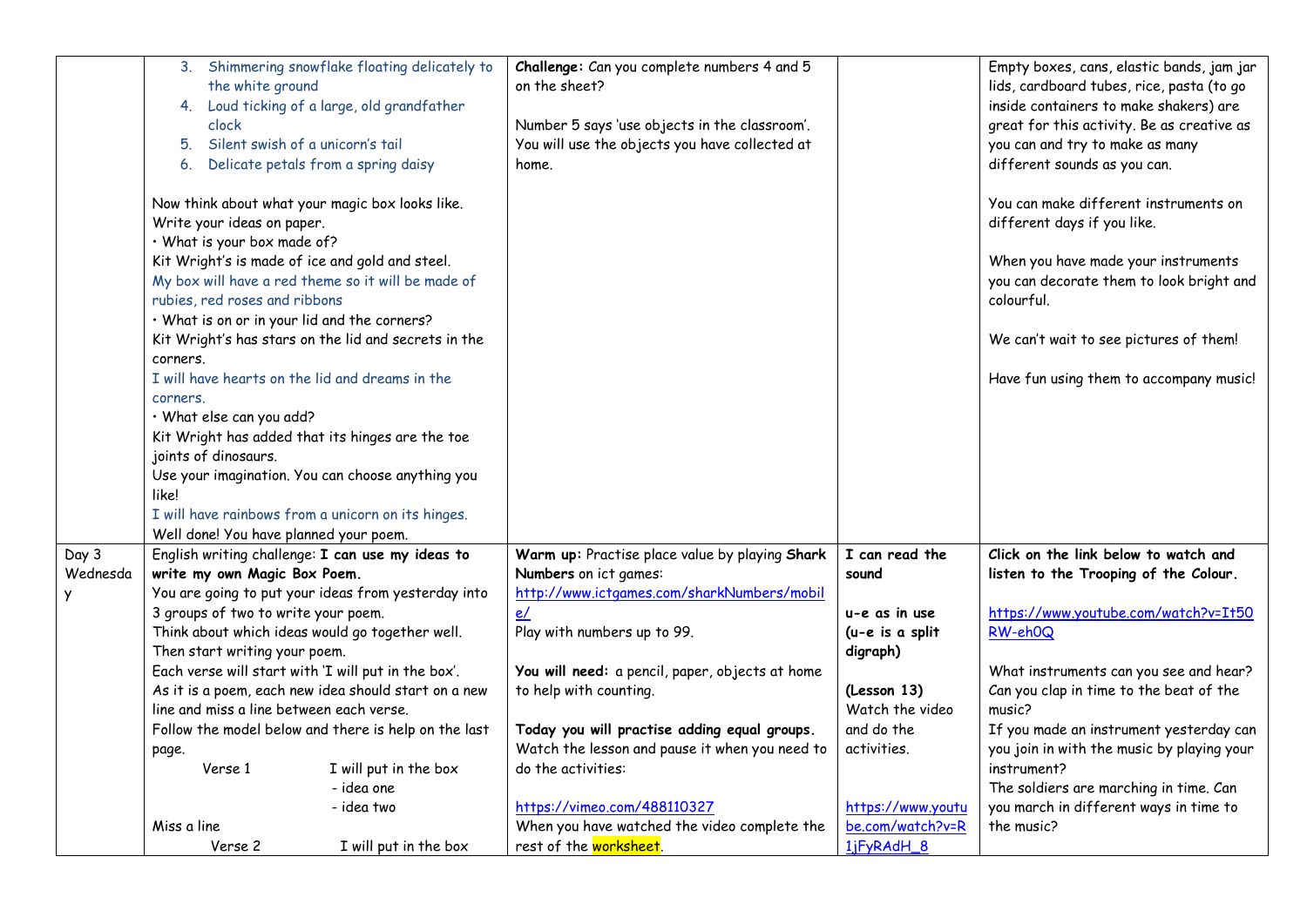| - idea three                                         | Remember to use objects to help you group | You could march with your knees high, or |
|------------------------------------------------------|-------------------------------------------|------------------------------------------|
| - idea four                                          | and count if you need to or you can draw  | with long strides.                       |
| Miss a line                                          | out.                                      |                                          |
| Verse 3<br>I will put in the box                     |                                           | Challenge: Have a go at drawing either   |
| - idea five                                          |                                           | one or a group of soldiers with their    |
| - idea six                                           |                                           | musical instruments.                     |
| Here is mine:                                        |                                           |                                          |
| I will put in the box                                |                                           |                                          |
| The noisy crunch of salty popcorn,                   |                                           |                                          |
| A watery ice cube melting in the weak sun.           |                                           |                                          |
| I will put in the box                                |                                           |                                          |
| The loud ticking of a large, old grandfather clock,  |                                           |                                          |
| A shimmering snowflake floating delicately to the    |                                           |                                          |
| white ground.                                        |                                           |                                          |
| I will put in the box                                |                                           |                                          |
| The silent swish of a unicorn's tail,                |                                           |                                          |
| The delicate petals from the first, spring daisy.    |                                           |                                          |
| Now you need to add your ending: What is the box     |                                           |                                          |
| like?                                                |                                           |                                          |
| My box is made of                                    |                                           |                                          |
| With                                                 |                                           |                                          |
| Its hinges                                           |                                           |                                          |
| Here is mine:                                        |                                           |                                          |
| My box is made of rubies, red roses and ribbons      |                                           |                                          |
| With hearts on the lid and dreams in the corners     |                                           |                                          |
| Its hinges are the rainbows from a fantasy unicorn.  |                                           |                                          |
| Challenge: At the end of the poet's poem he says     |                                           |                                          |
| what he will do on his box and where he would go.    |                                           |                                          |
| I shall surf in my box on the great high-rolling     |                                           |                                          |
| breakers of the wild Atlantic,                       |                                           |                                          |
| Then wash ashore on a yellow beach the colour of     |                                           |                                          |
| the sun.                                             |                                           |                                          |
| Can you add 2 lines saying what you would do on your |                                           |                                          |
| box?                                                 |                                           |                                          |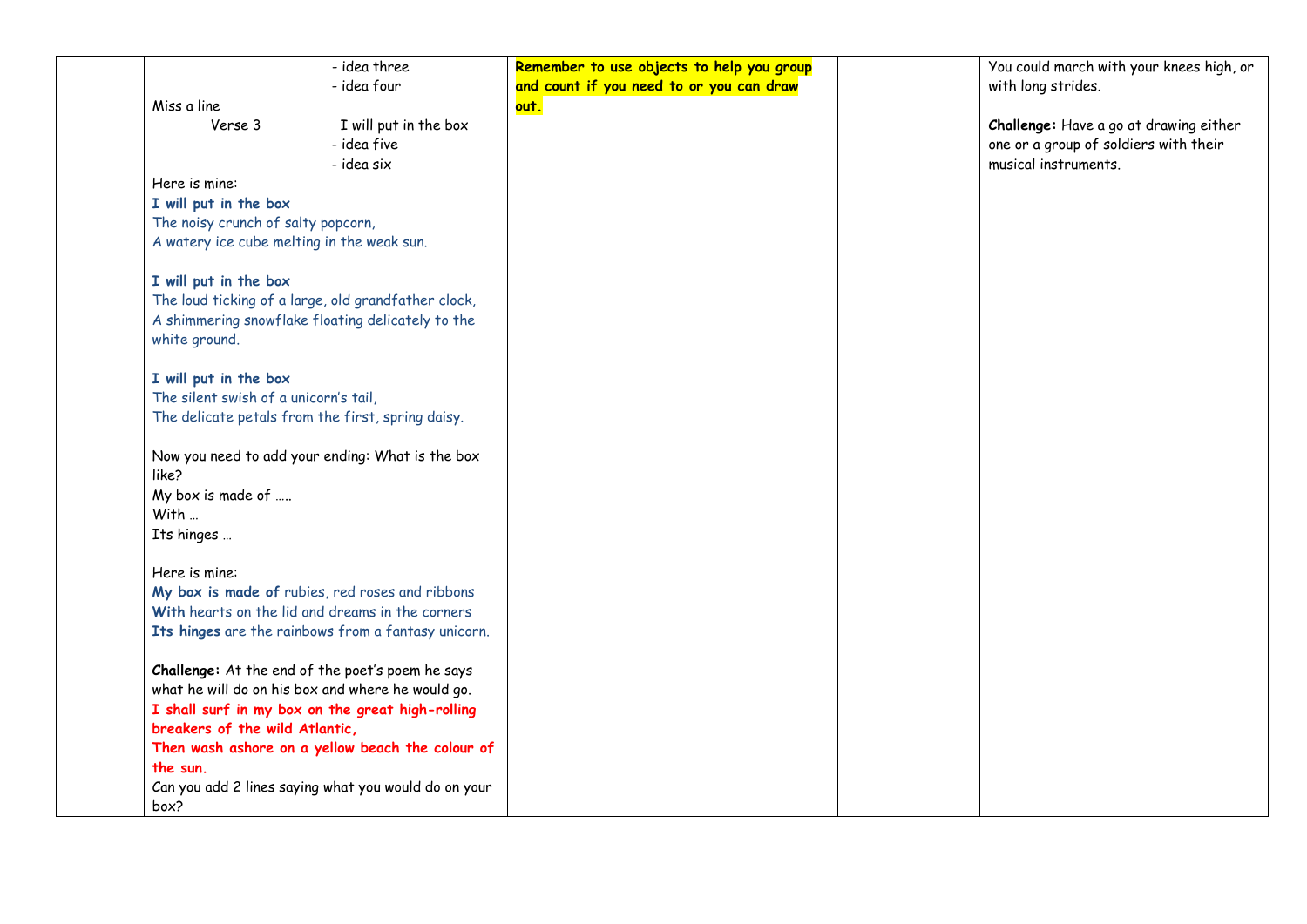| Day 4<br>Thursday | English writing challenge: I can edit and make my<br>poem better.<br>Read your poem aloud (to somebody at home if<br>possible)<br>How does it sound? Is there anything you want to<br>change? Can you think of any better words?<br>Have you started a new line for each new idea?<br>Does each line start with a capital letter because it<br>is a poem?<br>Do you have a full stop at the end of each verse?<br>Check your spellings - ask a grown up to help you, use<br>phonics and/ or use a dictionary.<br>Make any changes you want to make to your poem -<br>crossing out and changes are fine. This doesn't have<br>to look neat.<br>Then answer these questions:<br>What is your favourite thing in the box? Why?<br>Are you proud of it? Why?<br>Now read it again to someone in your house? What<br>do they think? Do you want to make any further<br>changes now? | Warm up: To practise telling the time click on<br>the link below. Start with Level One and see if<br>you can move onto Level Two as a challenge.<br>https://www.ictgames.com/mobilePage/hickory<br>Dickory/index.html<br>What you will need: a pencil, paper, objects<br>from around the house to make arrays (eg Lego<br>bricks, pencils etc)<br>Today you will be making arrays:<br>Watch the lesson and pause it when you need to<br>do the activities:<br>https://vimeo.com/480212725<br>After you have watched the video complete the<br>questions on the worksheet.<br>Challenge: Use the objects you have collected<br>to make as many different arrays as you can.<br>Can you count how many objects there are in | I can read the<br>sound<br>aw as in straw<br>Watch the video<br>and do the<br>activities.<br>(Lesson 14)<br>https://www.youtu<br>be.com/watch?v=<br>W-sehgghdT0       | Click on the link below and listen to this<br>school steel band playing 'The lion sleeps<br>tonight'<br>https://www.youtube.com/watch?v=woBZ<br>ME7sN3E<br>Pitch - did you hear high and/or low<br>sounds?<br>Dynamics: Is it loud, quiet, getting<br>louder, getting quieter?<br>Rhythm: are there patterns of sound?<br>Tempo - the speed of the music; is it<br>fast or slow or in-between?<br>Pulse - the regular heartbeat of the<br>music; its steady beat.<br>Can you clap to the beat?<br>Now listen to this piece of music and<br>answer the same questions.<br>https://www.youtube.com/watch?v=R9Kk<br>bU4yStM |
|-------------------|--------------------------------------------------------------------------------------------------------------------------------------------------------------------------------------------------------------------------------------------------------------------------------------------------------------------------------------------------------------------------------------------------------------------------------------------------------------------------------------------------------------------------------------------------------------------------------------------------------------------------------------------------------------------------------------------------------------------------------------------------------------------------------------------------------------------------------------------------------------------------------|---------------------------------------------------------------------------------------------------------------------------------------------------------------------------------------------------------------------------------------------------------------------------------------------------------------------------------------------------------------------------------------------------------------------------------------------------------------------------------------------------------------------------------------------------------------------------------------------------------------------------------------------------------------------------------------------------------------------------|-----------------------------------------------------------------------------------------------------------------------------------------------------------------------|--------------------------------------------------------------------------------------------------------------------------------------------------------------------------------------------------------------------------------------------------------------------------------------------------------------------------------------------------------------------------------------------------------------------------------------------------------------------------------------------------------------------------------------------------------------------------------------------------------------------------|
|                   |                                                                                                                                                                                                                                                                                                                                                                                                                                                                                                                                                                                                                                                                                                                                                                                                                                                                                | each array? What do you notice about counting<br>objects or pictures when they set out in an                                                                                                                                                                                                                                                                                                                                                                                                                                                                                                                                                                                                                              |                                                                                                                                                                       |                                                                                                                                                                                                                                                                                                                                                                                                                                                                                                                                                                                                                          |
| Day 5<br>Friday   | English writing challenge: I can write out my poem<br>using my neatest handwriting and best<br>presentation skills.<br>On a piece of paper, use your best handwriting to<br>write out your poem.<br>Make sure you are forming each letter properly.<br>Some of you may want to try joining your letters<br>using the diagonal and horizontal joins you have<br>learned at school.<br>At the top of the page in the middle write the title,<br>'The Magic Box'.<br>Miss a line then write out your poem, putting a new<br>idea on each new line (like Kit Wright).                                                                                                                                                                                                                                                                                                              | array?<br>Warm up: To practise your number bonds of<br>100 in multiples of 10 use the link below and<br>then click on bonds of 100 (multiples of 10):<br>https://www.ictgames.com/mobilePage/funkyM<br>ummy/index.html<br>You will need: a pencil, paper, objects at home<br>to help you make groups.<br>Today you will be recognising, making and<br>adding equal groups:<br>Watch the lesson and pause it when you need to<br>do the activities:<br>https://vimeo.com/488108584                                                                                                                                                                                                                                         | Revision of the<br>sounds covered<br>this week.<br>(Lesson 15)<br>Watch the video<br>and do the<br>activities.<br>https://www.youtu<br>be.com/watch?v=x<br>7ZP-_oaRo4 | Today you are going to be composing<br>your own music!<br>Use Purple Mash 2Explore to compose<br>your own pieces of music.<br>Press the red record button and then<br>click on the sound icons to compose your<br>pieces of music.<br>Once you have finished you can press the<br>green play arrow and listen to your<br>fabulous music!<br>Can you compose lots of different tunes?                                                                                                                                                                                                                                     |